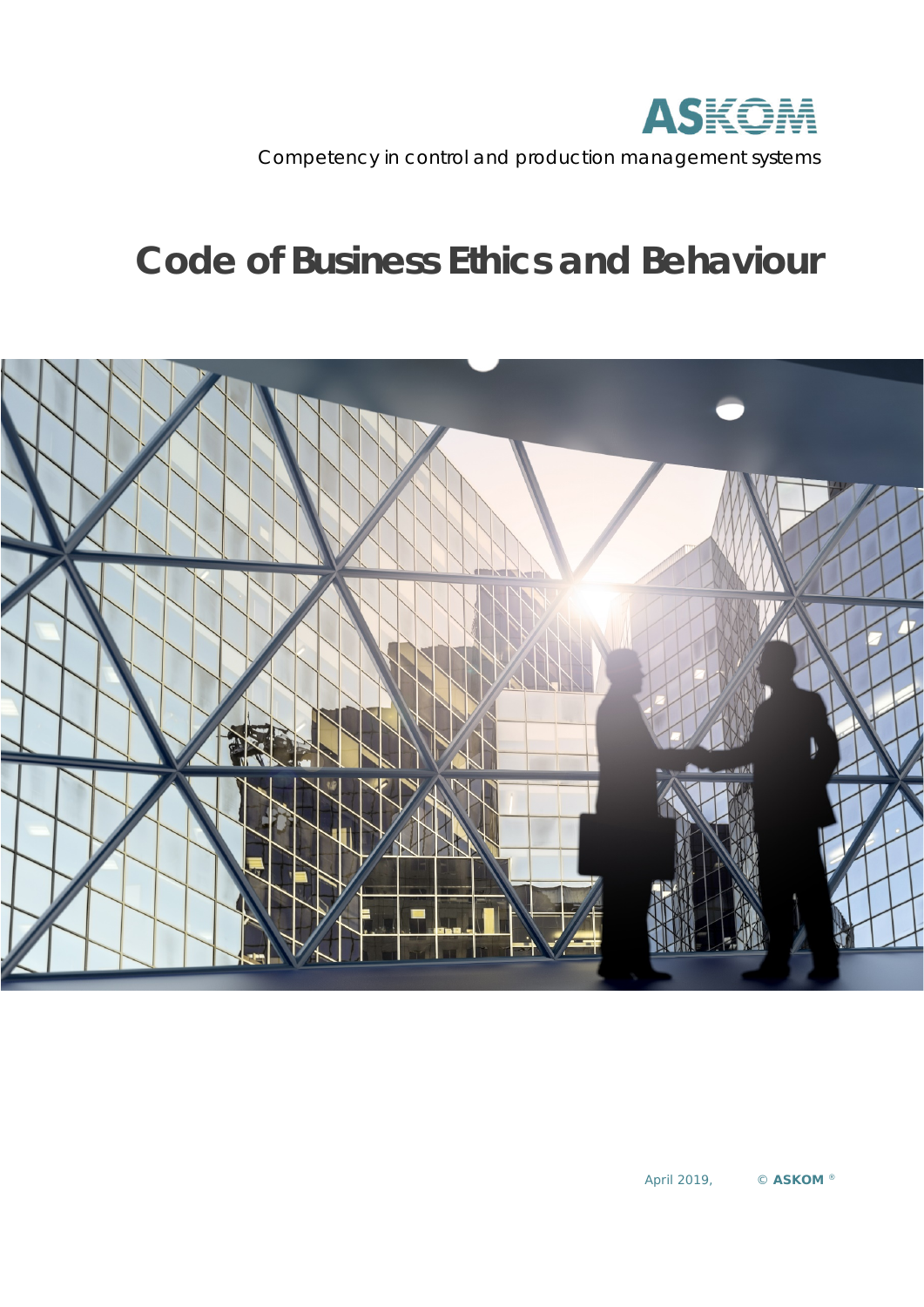# **INTRODUCTION**

The code of business ethics and procedures is a collection of rules which determine the basic ethical and legal standards which will guide us in our everyday work. We declare that we will behave ethically in every area of our business. This means that we are honest with regard to each other as well as to people outside ASKOM Sp. z o.o.

The provisions of this Code of Ethics apply to all employees of ASKOM Sp. z o.o. whether they are employed on the basis of an employment contract or a civil law contract, regardless of the post held. It also applies to our business partners to the same extent.

This Code of Ethics does not provide an answer to all problems which may occur, it gives guidelines to be followed in situations where the proper behaviour is not obvious.

Every employee of ASKOM Sp. z o.o. is responsible for his or her behaviour being ethical, honest and legal.

#### **HONESTY OF BEHAVIOUR**

#### **1. Customer Relations**

ASKOM Sp. z o.o. aims to be the best possible supplier for its customers. Our products and services of the highest quality are delivered at the agreed time and place. We conduct all transactions honestly and professionally. Both as a company and as individuals, we make every effort to act in an innovative and proactive way, exceeding the expectations of our customers and predicting their needs in order to form long-term relations which bring mutual benefits.

To build customer relations based on trust and reliability, we only take on obligations which are proportionate to our capabilities. If some unforeseen circumstances prevent the fulfilment of an obligation, the person responsible must inform both their direct superior and the customer.

Our commercial presentations and advertising materials contain only true facts regarding product quality and availability, delivery times and payment terms. We sell our services and products in a way that is honest and precisely reflects their specifications. The use of dishonest practices is a violation of our Code.

#### **2. Anti-corruption rules**

ASKOM Sp. z o.o. is opposed to corruption and bribery. Our employees do not accept bribes or any other improper financial gains. Neither do they pay bribes or give expensive gifts to customers or state officials in order to obtain business benefits. Small customary souvenirs bearing the company logo are permissible for customers, suppliers and business partners, as well as occasional snacks and refreshments during technical and business meetings.

#### **3. Relations with suppliers and service providers**

Companies providing deliveries and services on behalf of the company should be selected on the basis of objective criteria based on quality, reliability, price, usefulness and performance. Suppliers and service providers should be treated in a fair, equal and honest way.

We always maintain consistency, respect and confidentiality when conducting ordering procedures.

We encourage our suppliers and service providers to adhere to the standards described in our Code. For this reason we strongly advise suppliers and service providers against taking any actions which are forbidden by law or by this Code, or involvement in such actions. In individual cases, the company will analyse reports of illegal or unethical behaviour by a supplier or service provider. Confirmation of involvement by our supplier or service provider in illegal or unethical behaviour may result in our relations being discontinued.

We respect all our contracts and obligations accepted, including copyright, licences and reserved rights. Because of this, we conduct business only with those service providers or suppliers who are qualified to use. forward or sell the products and/or services connected with the aforementioned obligations. As a result, we require service providers and suppliers to prove the authenticity and legality of their products and services. ASKOM Sp. z o.o. will not commence any cooperation with service providers or suppliers who are unable to demonstrate such proof.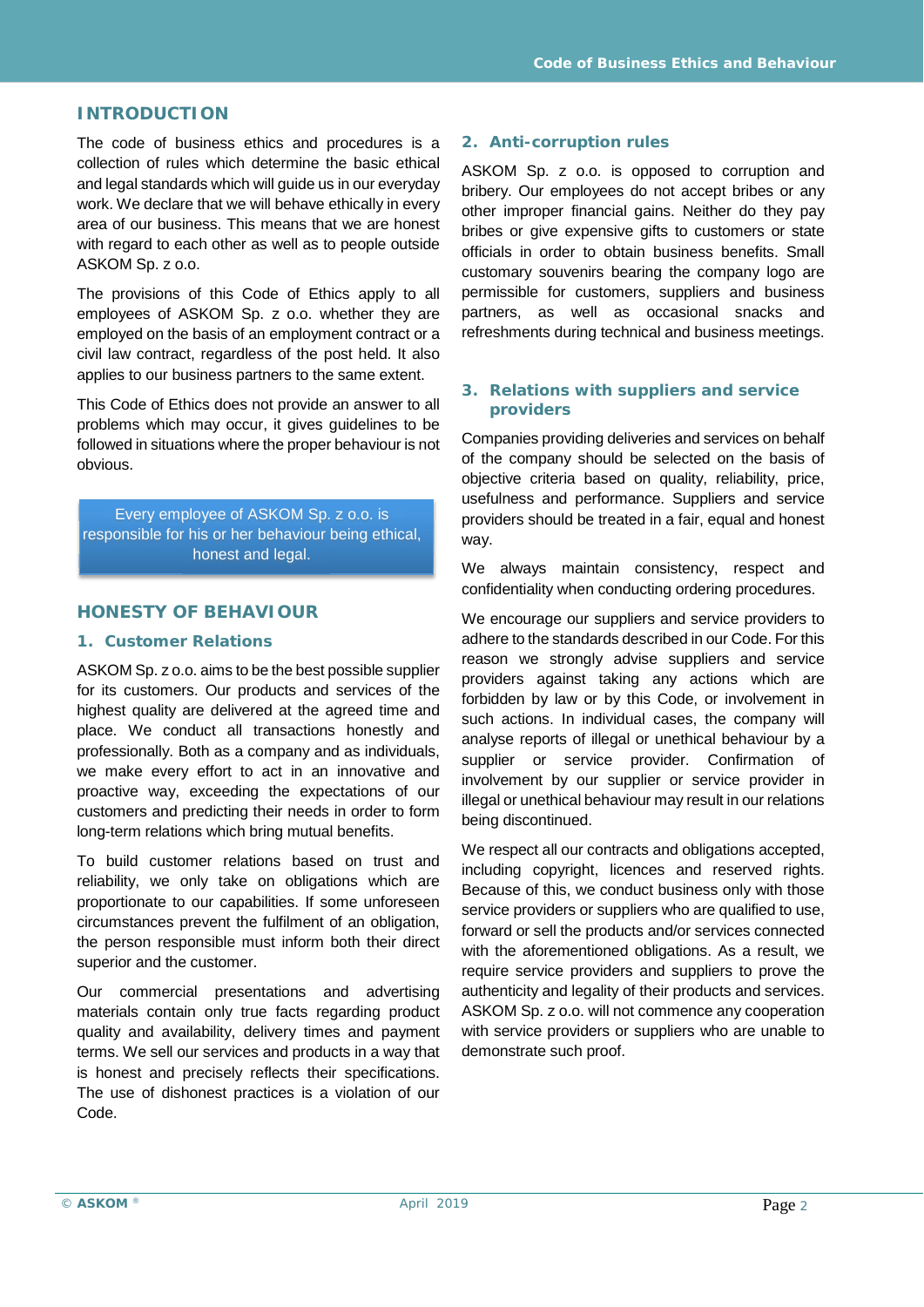#### **4. Confidential information**

The company's data, information and documents may only be used by employees for work-related purposes, and may only be provided to third parties insofar as is required for business relations or if the information has already been made public, or in cases where it is required by law or a court order. In case of any doubt whatsoever with regard to the possibility of revealing information or the addressee of such information, consult your direct superior.

During their period of employment at the company, and after expiry of the employment relation, employees are obliged to maintain professional secrecy and discretion when handling confidential and restricted information. Apart from information regarding technologies used by the company, this information also includes intellectual property rights, commercial and financial information concerning sales, revenues, balance items, forecasts, business plans, takeover strategies and other information of a confidential nature. It is forbidden to disclose or discuss confidential information with unauthorised persons, regardless of whether they are company employees or third parties.

#### **5. Competition**

The company conducts its business according to the principles of honest competition.

It is forbidden to use any unethical or illegal business practices or take any actions which could lead to competitors being discredited.

We obtain information about our competitors from legal sources.

If you notice any cases of these principles being violated, inform the Board immediately.

#### **Norms and behaviours of managerial staff**

Persons who belong to management and supervise the work of other employees bear particular responsibility for adherence to the Code of Ethics. They are the body which an employee can approach with a problem, and they are most often subject to the assessment of their subordinates.

For this reason it is exceptionally important for management staff to behave in an exemplary manner and to ensure that their subordinates follow the Code of Ethics.

If you notice anything that seems improper or inconsistent with the rules of ethics, you are obliged to TALK ABOUT IT! **TELL** YOUR SUPERIOR ABOUT IT.

# **WORKPLACE ENVIRONMENT**  WITHOUT HARASSMENT, BULLYING **AND DISCRIMINATION**

The company makes every effort to ensure that the workplace will be free of such occurrences as sexual harassment, bullying or other forms of employee harassment, whether this concerns harassment of an employee by another employee, or harassment by representatives of customers or suppliers, or vice versa.

The company attaches great importance to equal and respectful treatment of every employee. This means there will be NOT TOLERANCE of discrimination based on race, skin colour, sex, age, religion, ethnic or national origin, disability or other factors which would be illegal to use to differentiate employees.

The company makes every effort to ensure that all employees have the same chances to develop without discrimination. Necessary differentiation of employees, based on ability or qualifications required to hold a given position, is not considered discrimination. Employees who consider that they have been victims of sexual harassment, bullying or discrimination, or have witnessed such practices, should immediately report this to the company Management Board. This report will be treated as confidential.

At ASKOM Sp. z o.o. bullying, verbal threats and other forms of harassment are not permissible. If you encounter any verbal threats, **INFORM** your superior of this.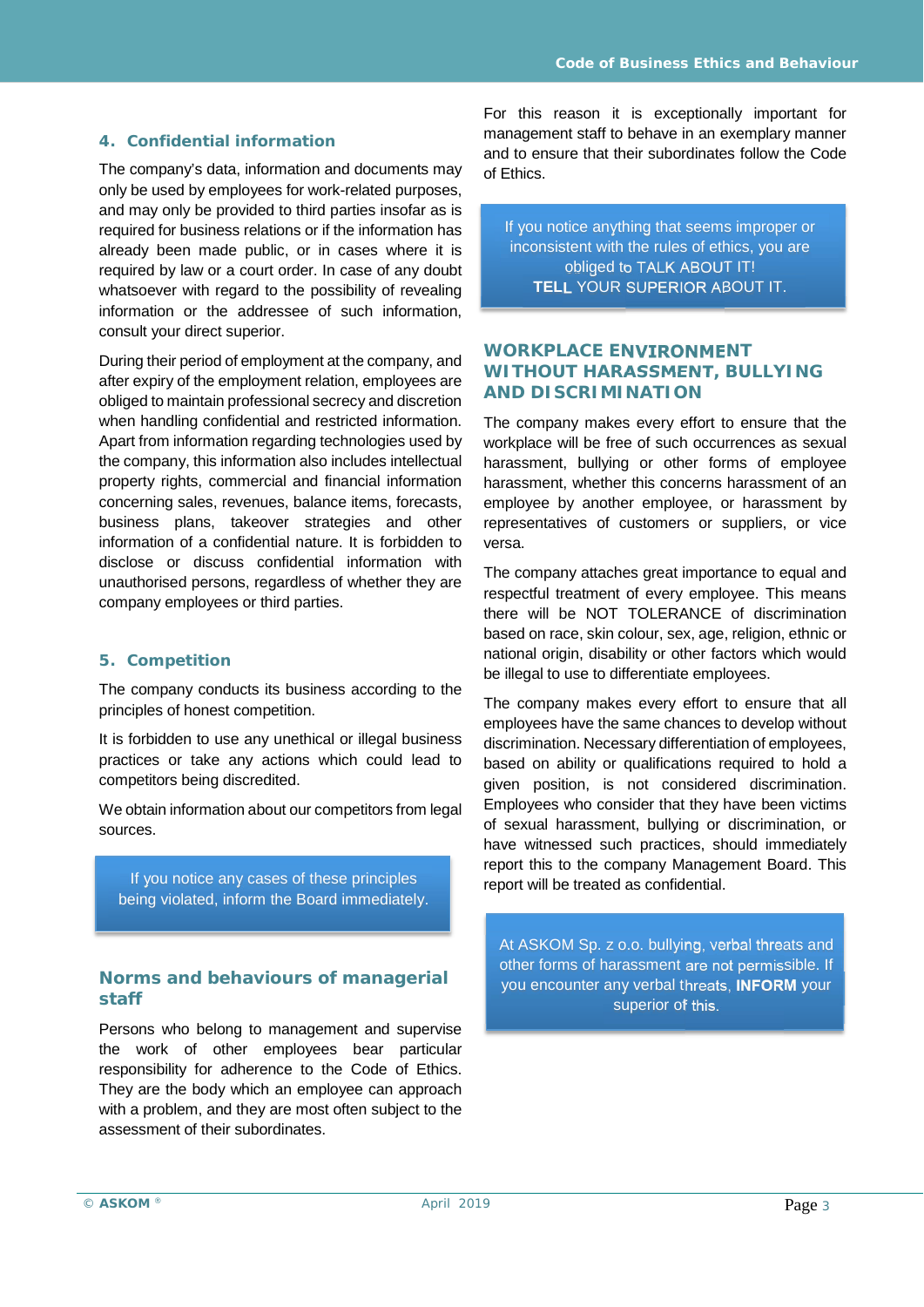## **HEALTH PROTECTION AND WORKPLACE SAFETY**

Our duties include caring for the health and safety of all employees.

Official standards and legislation concerning workplace health and safety apply on company premises, as do our internal regulations. We provide employees with training concerning these requirements. This training should be treated very seriously, and the applicable health and safety procedures closely followed. These procedures apply to our employees and all other persons present on company premises.

The company supplies our employees with the personal safety equipment required to carry out their work, as well as providing the training necessary to use that equipment properly. The employee has a duty to use the protective equipment assigned to him properly.

Any problems or doubts concerning workplace health and safety can be reported to the Senior H&S Inspector. If you notice any inappropriate behaviour which breaches H&S procedures or may constitute a hazard - REPORT IT!

When you are on our company's premises, you must follow the safety procedures which apply at our company. This also applies to external subcontractors and guests.

# **1. Drugs and alcohol**

The presence of alcohol or drugs at work is not something our company can tolerate. An employee who comes in under the influence of alcohol or drugs is a danger to himself and others.

THERE WILL BE NO TOLERANCE in cases of possession or distribution of alcohol or narcotics on company premises, or anywhere else the employee is working.

# **ENVIRONMENTAL PROTECTION**

We undertake to follow all the applicable provisions and regulations concerning environmental protection. We try to protect the natural environment, save energy and natural resources, and also prevent pollution by applying the appropriate technologies and minimising waste production. Our company must adhere to

specific legislation. We monitor procedures in accordance with those laws. What is more, we conduct regular reviews of our procedures to adapt them to changing circumstances. We follow the guidelines contained in the ISO 14001 standard implemented. In the event of any queries concerning environmental protection or reporting irregularities please contact the Plenipotentiary for Integrated Management System.

You should aim to :

- Limit water consumption
- Limit waste produced
- Use energy more efficiently
- Save packaging use

# **HUMAN RIGHTS**

WE WILL NOT TOLERATE human rights violations, particularly the use of under-age labour or forced labour either at our company or by our clients. If you know of any irregularities of this kind, SAY IT OPENLY!

## **EMPLOYEES' DUTIES TOWARDS THE COMPANY**

#### **1. Protection of company property**

All employees are obliged to protect company property, including buildings and their surroundings, company vehicles, rooms along with their fittings and all equipment. Employees receive telephones, computers and email for their use. All these resources constitute the property of the company. Employees are expected to make use of the equipment in an ethical and legal manner. When using company equipment at home or outside the workplace, take every care to protect the equipment against theft or damage, as if it was your own property. All equipment must remain fully accessible to ASKOM Sp. z o.o. and is the exclusive property of the company.

Software developed or acquired by the company should not be copied or used for any purposes other than those intended by the company. It is forbidden to use any software which is not the property of the company, or for the use of which the company does not hold a licence, for the purposes of the company's activity or on it premises.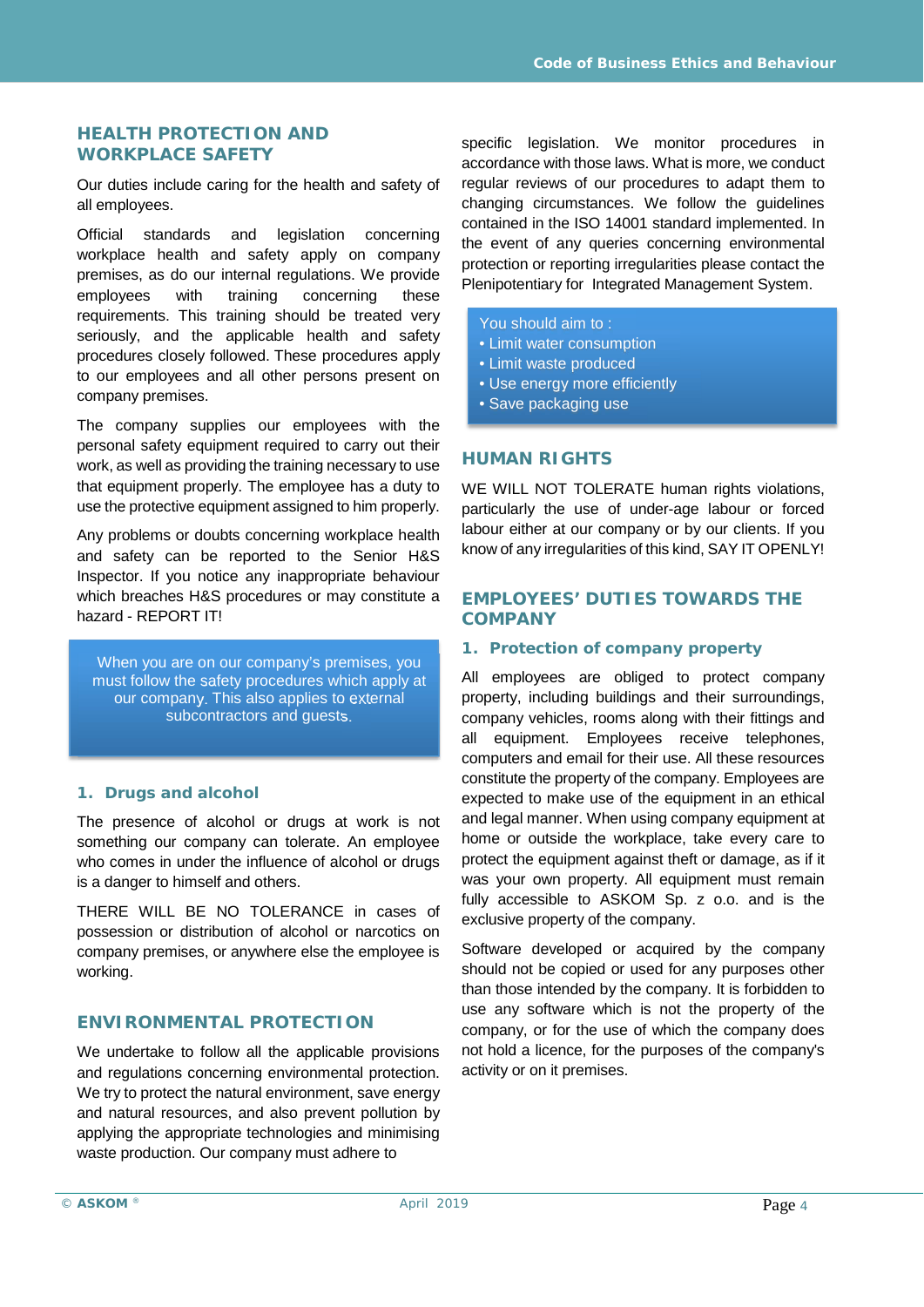ASKOM Sp. z o.o. supports the demonstration of initiative, creativity and innovativeness by employees. However, legal and intangible assets, such as documents, software and other forms of intellectual copyright concerning the company's business and produced or invented by its employees in connection with the duties they carry out, constitutes the property of the company. For this reason, subject to the relevant legislation in this field, benefits may not be had from intellectual property under one's own name if it was created while carrying out professional duties.

# **2. Email and Internet**

ASKOM Sp. z o.o. has its own email and internet mail systems. These systems should be used above all in communication for purposes connected with professional duties. Although each employee has their own password protecting access to email and internet, subject to the reservation of legislation in this matter, the company reserves the right to inspect and supervise the propriety of use of those systems in appropriate circumstances. It is completely forbidden to use email and the Internet for inappropriate or illegal purposes, including sending messages which could be offensive for a given person or which could be considered harassment of another person, such as text messages, illustrations or jokes which may be considered discriminatory on grounds of skin colour, religion, sex, age, nationality or disability.

# **CONSEQUENCES**

Every employee of the company is responsible while carrying out their professional duties for adhering to the values and principles of ASKOM Sp. z o.o., and for making efforts to ensure our principles of behaviour are generally respected. Behaviour which violates these principles is subject to disciplinary punishment, up to and including termination of the employment contract, based on the regulations and procedures applicable in such cases.

## **REPORTING CASES OF ILLEGAL OR UNETHICAL ACTIONS**

Employees who witness illegal or unethical behaviour at ASKOM Sp. z o.o. — in this case a breach of this Code — are obliged to report the matter to:

- their direct superior or
- the company's Management Board or
- the Head of HR.

Reports of unethical behaviour are extremely important for our activities and we treat them very seriously. Employees who submit such reports in good faith can be certain that they will not be punished, will not be subject to reprisals, and that it will have no negative effect on their work. The company DOES NOT TOLERATE reprisals - this is a promise made to employees by the company in exchange for employees reporting such incidents. In addition, anyone who discourages or prevents a colleague from making such a report in good faith is subject to disciplinary procedures.